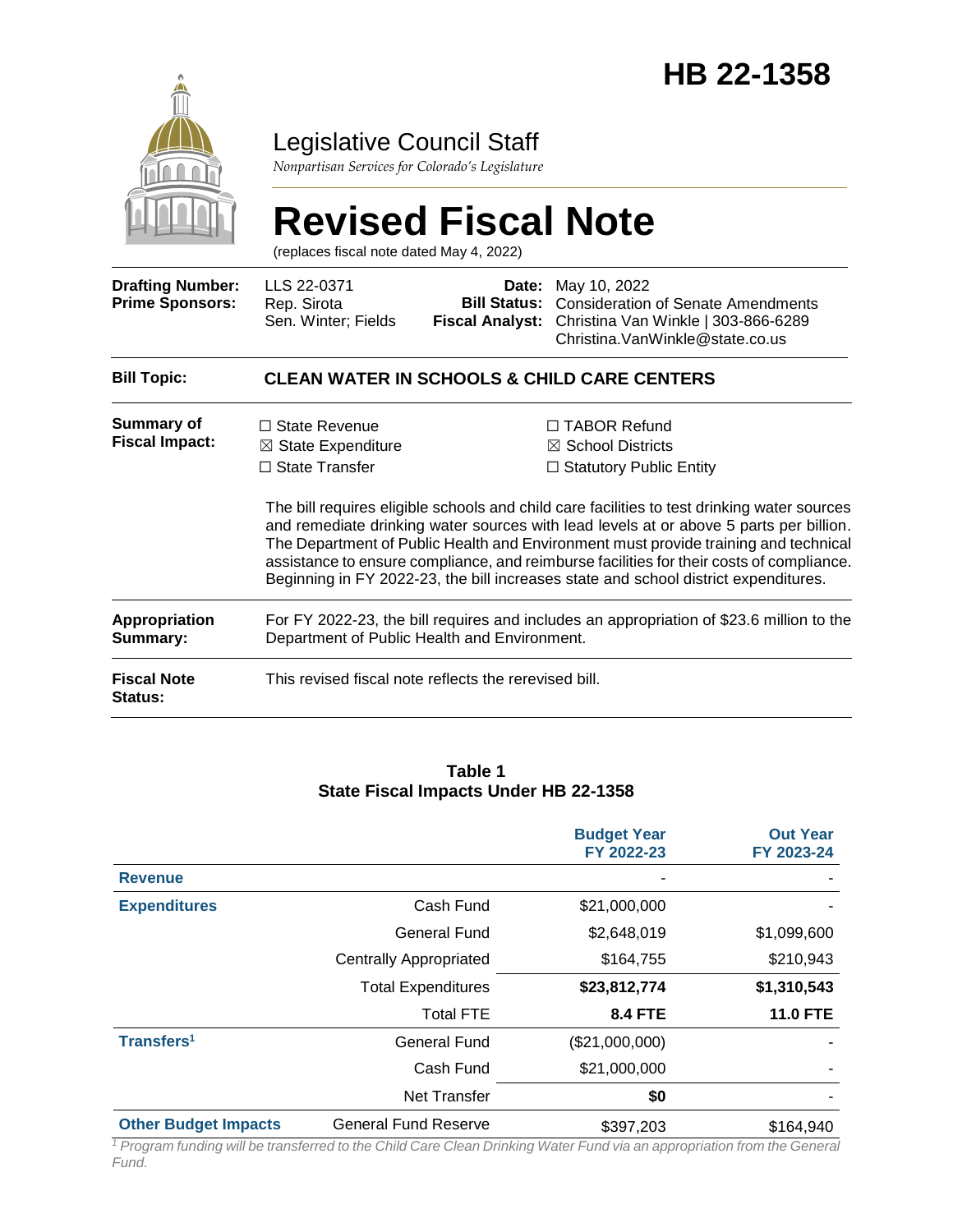Page 2

# Page 2<br>May 10, 2022 **HB 22-1358**

### **Summary of Legislation**

The bill requires eligible schools, child care centers, and family child care homes to test and remediate for the presence of lead in drinking water sources. The Colorado Department of Public Health and Environment (CDPHE) will provide training, technical assistance, and funds to help schools and child care facilities comply.

**Testing.** The bill requires that all eligible schools, child care centers, and family child care homes (facilities) test for the presence of lead in drinking water sources using a state-certified laboratory by May 1, 2023, and according to an established testing schedule thereafter. Eligible schools include schools that serve any grades between preschool through eighth grade, except that eligible schools that serve grades six, seven, and eight (middle schools) must test drinking water sources by November 30, 2024. Schools and facilities will make their results publically available and submit to the Water Quality Control Commission (WQCC), which will make the results publically available on its website within 30 days. If tests show that drinking water sources contain lead in an amount of five parts per billion or more, the facility must determine and implement a remediation plan, according to the process outlined in the bill. The CDPHE may conduct further remediation as necessary to address drinking water sources. Certain exemptions as outlined in the bill apply.

**Training and enforcement.** The CDPHE will provide training in relevant languages to facilities regarding water filter maintenance, flushing protocols, testing, and reporting processes. The CDPHE will also provide technical assistance as needed to facilities in rural areas to ensure compliance. The CDPHE is not required to perform inspections, and the WQCC is authorized, but not required to issue administrative orders and assess penalties.

**Cash fund.** The bill creates the School and Child Care Clean Drinking Water Fund for CDPHE to use to help schools, child care centers, and family child care homes comply with the requirements and to reimburse as needed for costs. The CDPHE is authorized to accept money from any source for deposit into the fund. The fund may be used to reimburse middle schools for compliance costs only after March 15, 2024.

**Reporting.** On or before December 1, 2023, and annually thereafter, the WQCC will submit a report to relevant legislative committees that summarizes test results and identifies noncompliance. By February 28, 2024, the CDPHE will report to relevant legislative committees concerning the remaining fund balance and the estimated costs of implementation to expand compliance to schools that serve grades nine through twelve that are not initially eligible.

### **Assumptions**

**Eligible schools serving grades preschool through fifth**. This fiscal note assumes that the newly created cash fund will provide reimbursement for 100 percent of facility costs in FY 2022-23 to conduct their first year of annual testing and remediate drinking water sources with lead levels at or above 5 parts per billion. It assumes that 20 percent of tests will require remediation. It also assumes that schools will test 50 drinking water sources per school, large child care facilities will test 25 drinking water sources, and small child care facilities will test 7 drinking water sources, at \$25 per test. The cost of remediation is assumed to be \$450 per drinking water source.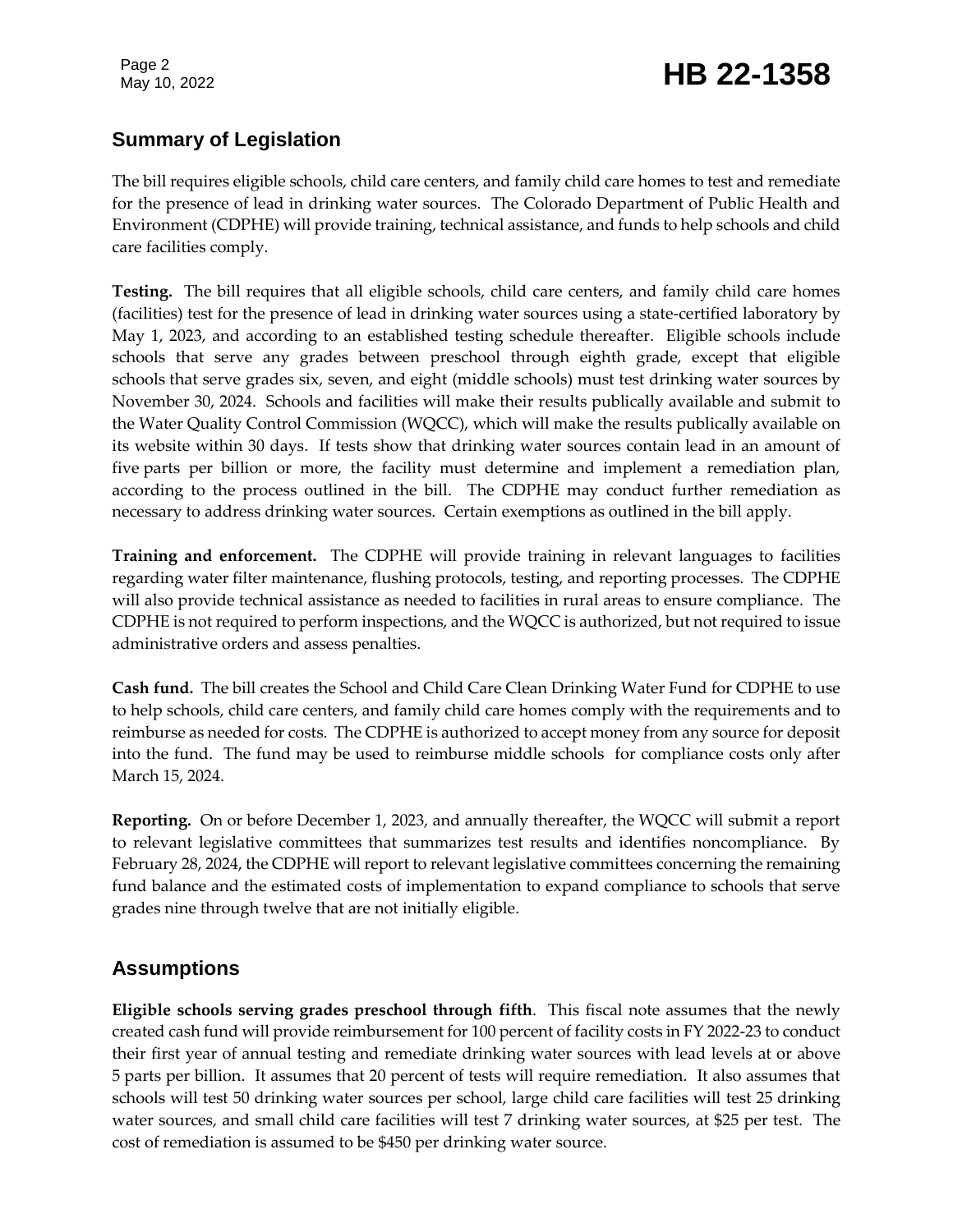Based on these assumptions and estimated costs, first year costs including testing, remediation, and confirmation testing amount to around \$17.5 million. Actual reimbursement costs may vary based on the number of drinking water sources tested, the number of facilities that opt out of compliance, and the number of sources that require remediation. These first year costs are provided in Table 2 below.

| <b>Entity</b> | Number of<br><b>Facilities</b> | Cost of<br><b>Testing</b> | <b>Cost of</b><br><b>Remediation</b> | <b>Cost of Confirmation</b><br><b>Testing</b> |
|---------------|--------------------------------|---------------------------|--------------------------------------|-----------------------------------------------|
| Schools       | 1.116                          | \$1,395,000               | \$5,022,000                          | \$279,000                                     |
| Large $CCC1$  | 3.179                          | \$1,986,875               | \$7,152,750                          | \$397,375                                     |
| Small CCC     | 1.522                          | \$266,350                 | \$958,860                            | \$53,270                                      |
| <b>Total</b>  | 5.817                          | \$3,648,225               | \$13,133,610                         | \$729,645                                     |

| Table 2                                                                   |
|---------------------------------------------------------------------------|
| FY 2022-23 Estimated Costs for Eligible Schools and Child Care Facilities |

*Notes: The number of facilities are based on data from the Department of Education and Department of Human Services. Schools include only those schools that serve preschool through fifth grade. <sup>1</sup> CCC = licensed child care providers*

**Eligible middle schools.** Compliance costs for middle schools are estimated to be around \$3 million in FY 2023-24. This estimate includes 289 middle schools in Colorado with an assumption that each school will test up to 100 drinking water sources, and that 20 percent will require remediation and

### **State Transfers**

confirmation testing.

The bill appropriates \$21.0 million from the General Fund to the Child Care Clean Drinking Water Fund for the CDPHE to reimburse facilities with costs incurred in FY 2022-23, including installing and maintaining filters and conducting annual testing which is shown as a transfer in Table 1.

### **State Expenditures**

The bill increases state expenditures by \$23.8 million in FY 2022-23 and \$1.3 million in FY 2023-24 in the CDPHE. This fiscal note assumes that reimbursements will be made from the newly-created cash fund, and administrative costs will be funded with General Fund. These costs are outlined in Table 3 and detailed below.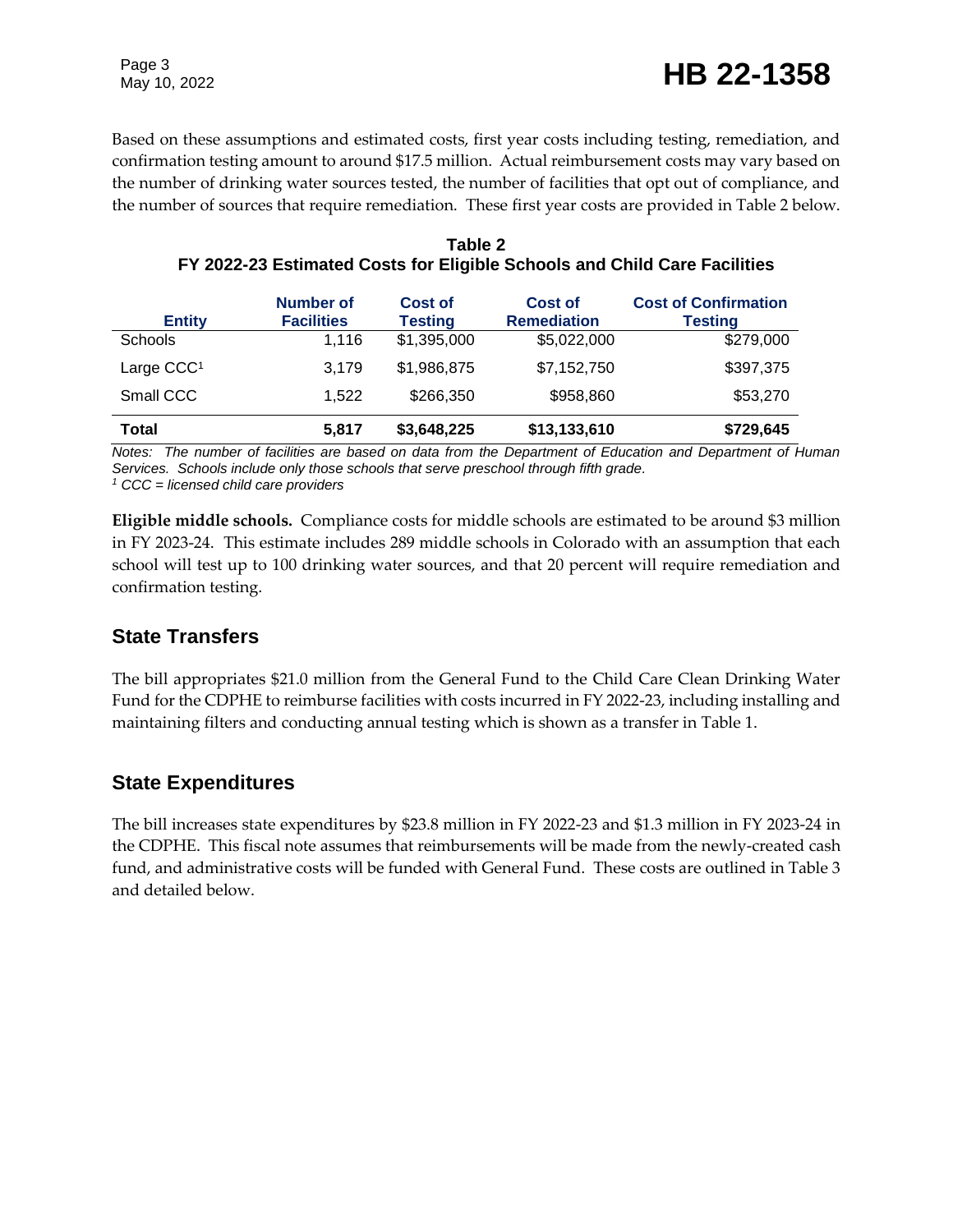## Page 4<br>May 10, 2022 **HB 22-1358**

|                                             |                  | FY 2022-23     | FY 2023-24      |
|---------------------------------------------|------------------|----------------|-----------------|
| Department of Public Health and Environment |                  |                |                 |
| <b>Personal Services</b>                    |                  | \$673,286      | \$897,716       |
| Operating Expenses                          |                  | \$12,285       | \$14,850        |
| <b>Capital Outlay Costs</b>                 |                  | \$68,200       |                 |
| Computer Programming                        |                  | \$505,498      | \$98,284        |
| Software Licensing and Storage              |                  | \$71,250       | \$71,250        |
| Communication and Translation               |                  | \$17,500       | \$17,500        |
| Reimbursement Funds (Cash Fund)             |                  | \$21,000,000   |                 |
| Technical Assistance Contracting            |                  | \$1,300,000    |                 |
| Centrally Appropriated Costs <sup>1</sup>   |                  | \$164,755      | \$210,943       |
|                                             | <b>Total</b>     | \$23,812,774   | \$1,310,543     |
|                                             | <b>Total FTE</b> | <b>8.4 FTE</b> | <b>11.0 FTE</b> |

**Table 3 State Expenditures Under HB22-1358**

*<sup>1</sup>Centrally appropriated costs are not included in the bill's appropriation.*

**Department of Public Health and Environment.** The CDPHE will incur ongoing staff and information technology expenditures beginning in FY 2022-23 to develop a web portal, provide training and support to facilities in meeting the compliance requirements, process reimbursements, and manage the reporting of test results.

- *Personal services.* Beginning in FY 2022-23, the CDPHE will require 2.5 FTE to process reimbursements, estimated at less than 1 hour for the 5,817 facilities submitting reimbursement requests. An additional 8.5 FTE will provide virtual training and support to facilities in accessing and using the web portal, developing maintenance plans, conducting annual testing, uploading test results, and providing guidance on any needed remediation efforts. This level of staffing is adequate to provide up to 3 hours of support per facility annually, as well as data and program management support. Staff will also review and post test results and compile annual reports for the relevant legislative committees. Staff costs include capital and operating expenses, reflect the General Fund pay date shift in FY 2022-23, and assume a September 1 start date. Staffing costs have not been estimated beyond FY 2023-24, but are assumed to decrease.
- *Communication and translation materials.* The CDPHE will develop and translate communication materials to provide outreach and support to facilities regarding the web portal, training sessions, and other training materials to support compliance. These costs are estimated at \$17,500 annually.
- *Web portal*. The CDPHE will develop a web portal for facilities to submit reimbursement and annual testing results. The CDPHE require 4,200 hours of computer programming provided by the Office of Information Technology at \$505,498 in FY 2022-23, with ongoing maintenance costs of \$98,284. CDPHE will incur \$71,250 in costs annually for software licensing and cloud storage. These estimates are based on experience with a similar drinking water portal currently used to regulate public water systems and permittees.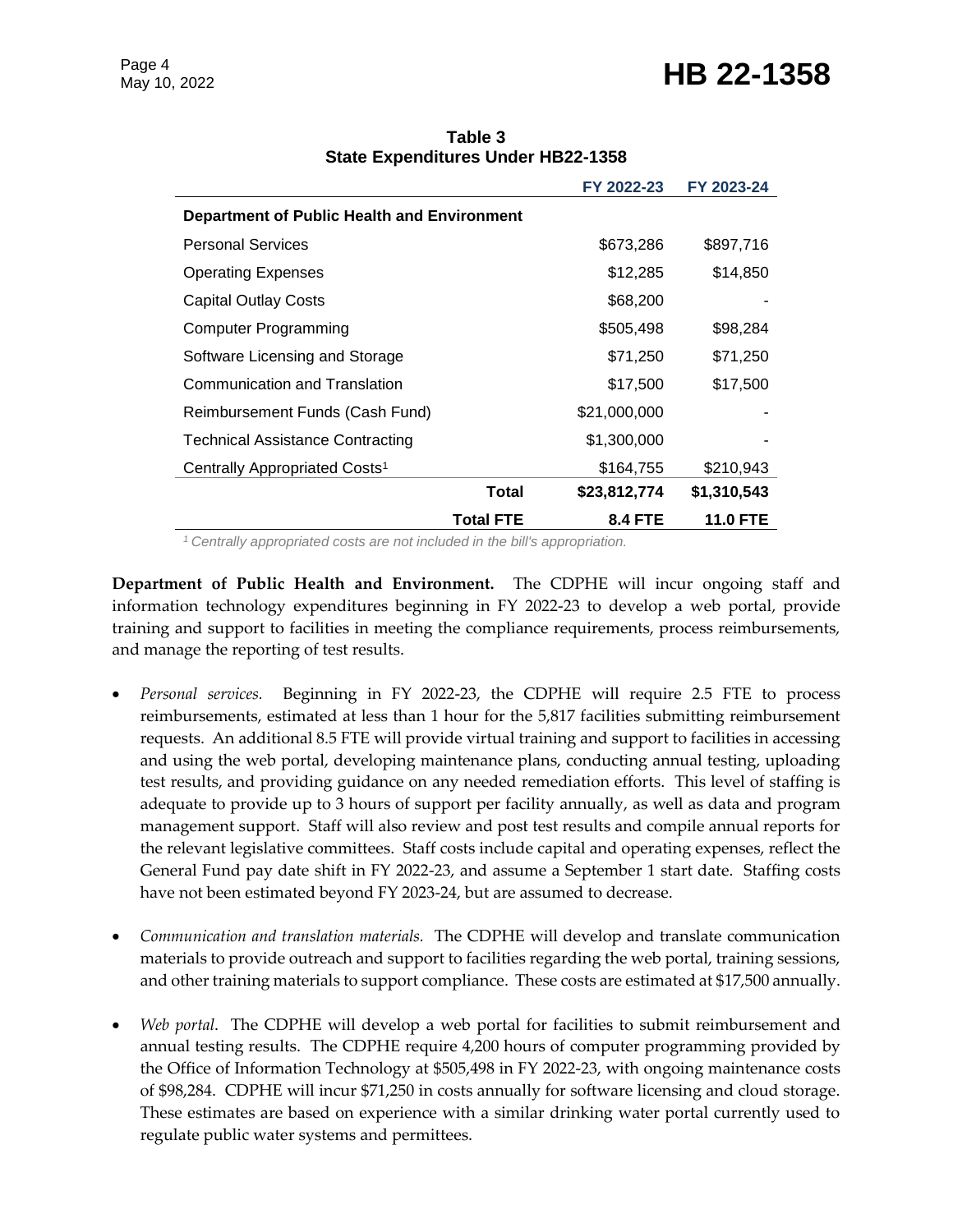Page 5

- *Reimbursements.* As discussed in the Assumptions section above, the CDPHE will distribute reimbursement to facilities for the costs of testing and remediation in the first year.
- *Technical Assistance*. The CDPHE will contract with a third party to provide technical assistance to eligible schools and child care facilities in rural areas at an estimated cost of \$1.3 million.

**Centrally appropriated costs.** Pursuant to a Joint Budget Committee policy, certain costs associated with this bill are addressed through the annual budget process and centrally appropriated in the Long Bill or supplemental appropriations bills, rather than in this bill. These costs, which include employee insurance and supplemental employee retirement payments, are shown in Table 3.

#### **Other Budget Impacts**

**General Fund Reserve.** Under current law, an amount equal to 15 percent of General Fund appropriations must be set aside in the General Fund statutory reserve beginning in FY 2022-23. Based on this fiscal note, the bill is expected to increase the amount of General Fund held in reserve by the amounts shown in Table 1, which will decrease the amount of General Fund available for other purposes.

### **School Districts**

School districts will incur costs to comply with the testing, remediation, and reporting requirements of the bill. First year costs are assumed to be reimbursed by CDPHE, with middle schools eligible to be reimbursed for testing and remediation beginning on May 31, 2024. Beginning in FY 2023-24, school districts will incur costs to maintain drinking water sources, including further testing and remediation actions as well as regular filter replacement. To the extent that additional funds are deposited in the cash fund, additional resources may be available for reimbursement.

### **Effective Date**

The bill takes effect 90 days following adjournment of the General Assembly sine die, assuming no referendum petition is filed.

### **State Appropriations**

For FY 2022-23, the bill requires and includes the following appropriations:

- \$21.0 million from the General Fund to the Child Care Clean Drinking Water Fund with a corresponding appropriation from the Child Care Clean Drinking Water Fund to the CDPHE; and
- \$2,648,019 from the General Fund to the CDPHE, and 8.4 FTE; of which, \$505,498 is reappropriated to the Office of Information Technology.